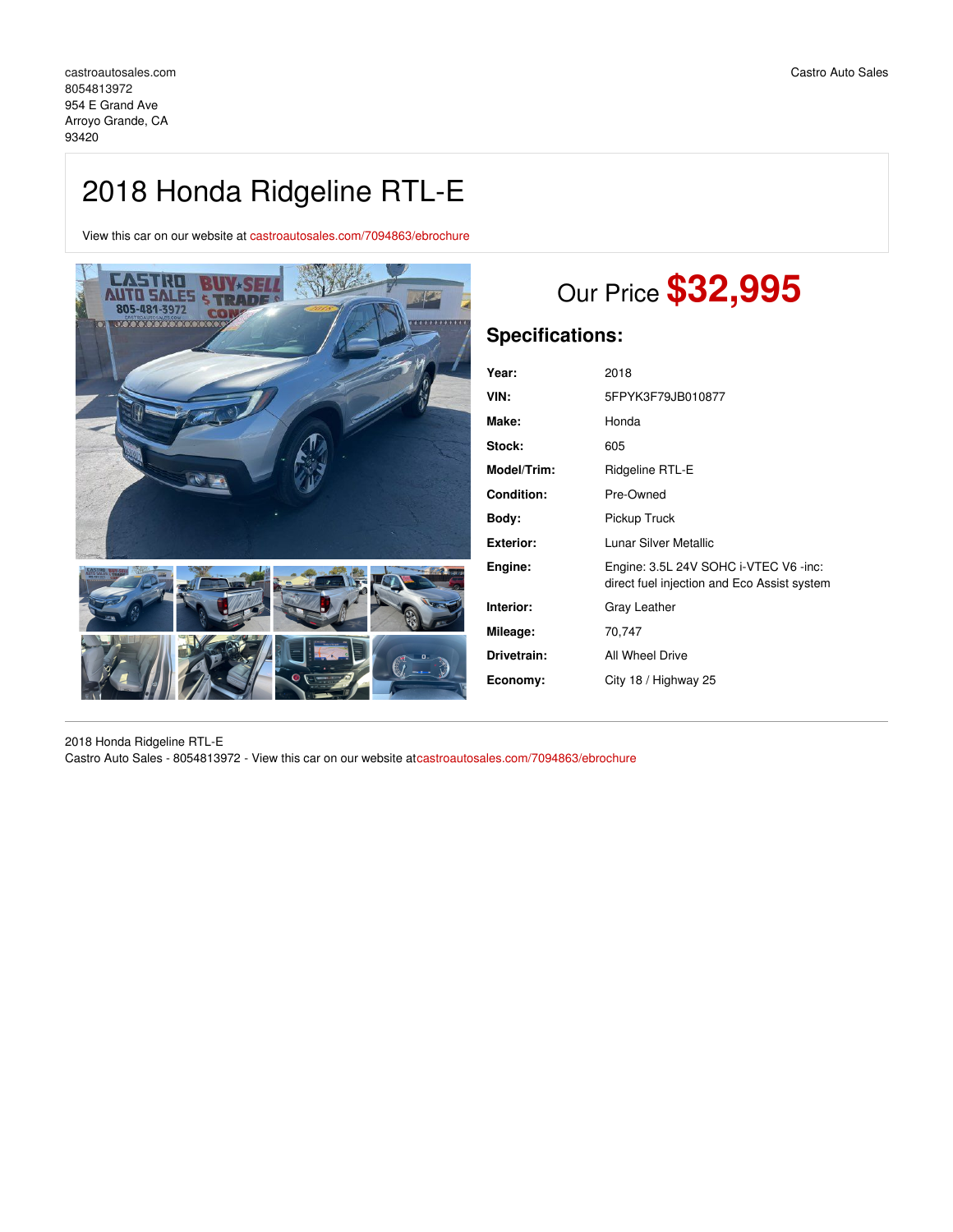

2018 Honda Ridgeline RTL-E

Castro Auto Sales - 8054813972 - View this car on our website at[castroautosales.com/7094863/ebrochure](https://castroautosales.com/vehicle/7094863/2018-honda-ridgeline-rtl-e-arroyo-grande-ca-93420/7094863/ebrochure)

## **Installed Options**

#### **Interior**

- 2 12V DC Power Outlets- 2 12V DC Power Outlets and 1 120V AC Power Outlet
- 2 Seatback Storage Pockets
- 60-40 Folding Split-Bench Front Facing Fold-Up Cushion Rear Seat 8-Way Driver Seat
- Air Filtration- Bluetooth HandsFreeLink- Compass
- Cruise Control w/Steering Wheel Controls- Day-Night Auto-Dimming Rearview Mirror
- Delayed Accessory Power- Digital/Analog Appearance- Distance Pacing
- Driver And Front Passenger Armrests and Rear Center Armrest
- Driver And Passenger Visor Vanity Mirrors w/Driver And Passenger Illumination
- Driver Foot Rest- Engine Immobilizer
- FOB Controls -inc: Windows, Sunroof/Convertible Roof and Remote Engine Start
- Fade-To-Off Interior Lighting- Front And Rear Map Lights
- Full Carpet Floor Covering -inc: Carpet Front And Rear Floor Mats Full Cloth Headliner
- Full Floor Console w/Covered Storage, Mini Overhead Console w/Storage, Conversation Mirror, 2 12V DC Power Outlets and 1 120V AC Power Outlet
- Gauges -inc: Speedometer, Odometer, Engine Coolant Temp, Tachometer, Trip Odometer and Trip Computer
- HVAC -inc: Underseat Ducts and Console Ducts
- Heated Front Bucket Seats -inc: 10-way power adjustable driver's seat including power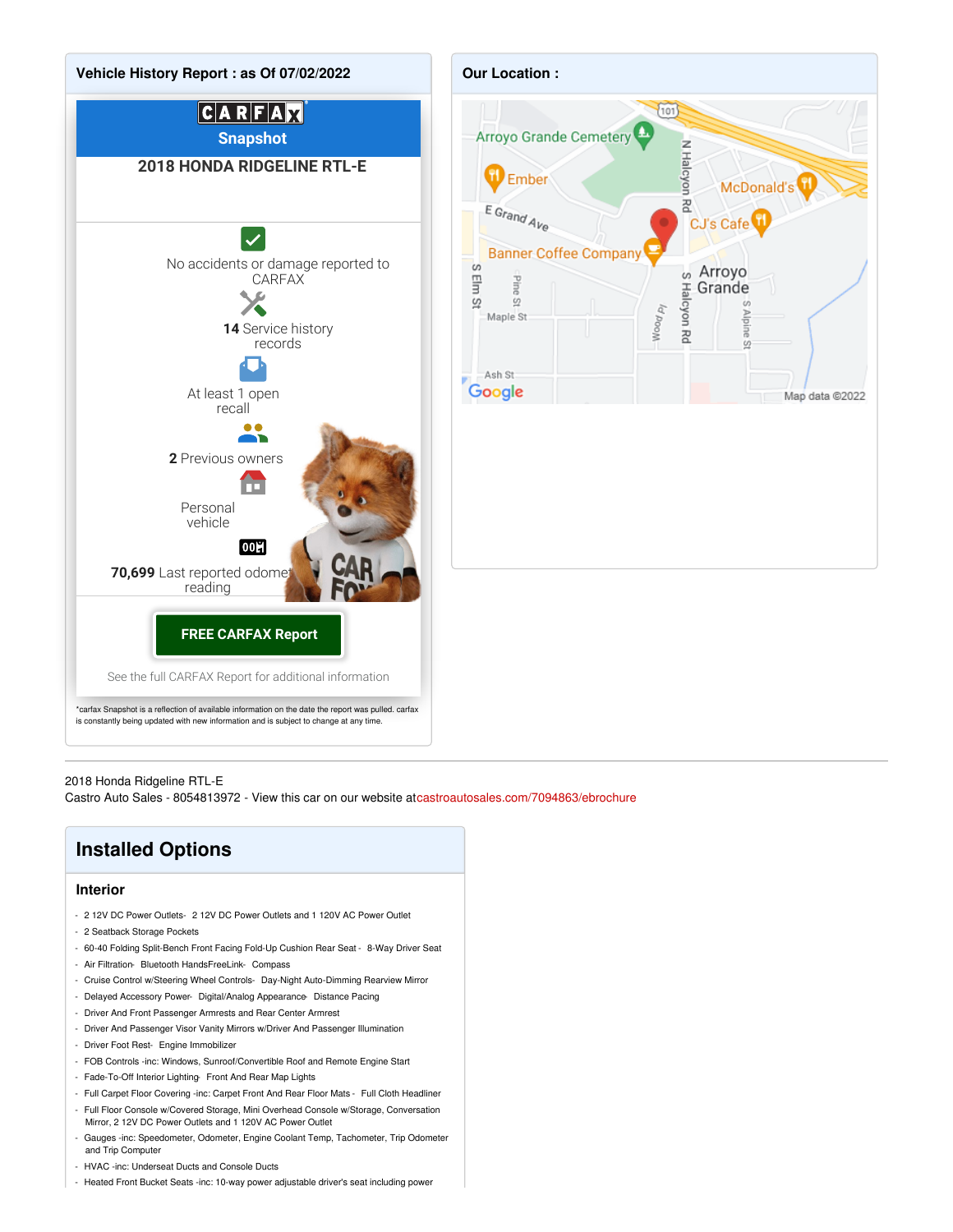- lumbar support, 2-position memory and front passenger's seat w/4-way power adjustment
- Heated Leather/Piano Black Steering Wheel- HomeLink Garage Door Transmitter
- Honda Satellite-Linked Navigation System -inc: voice recognition and Honda HD Digital **Traffic**
- Illuminated Front Cupholder- Illuminated Locking Glove Box
- Instrument Panel Bin, Driver And Passenger Door Bins and 2nd Row Underseat Storage
- Interior Trim -inc: Piano Black Instrument Panel Insert, Piano Black Door Panel Insert, Piano Black Console Insert and Metal-Look Interior Accents
- Leather Seat Trim
- Manual Adjustable Front Head Restraints and Manual Adjustable Rear Head Restraints
- Manual Tilt/Telescoping Steering Column- Memory Settings -inc: Door Mirrors
- Outside Temp Gauge- Passenger Seat- Perimeter Alarm- Pickup Cargo Box Lights
- Power 1st Row Windows w/Driver And Passenger 1-Touch Up/Down
- Power Door Locks w/Autolock Feature- Power Rear Windows
- Proximity Key For Doors And Push Button Start Rear Cupholder
- Rear HVAC w/Separate Controls
- Remote Keyless Entry w/Integrated Key Transmitter, 2 Door Curb/Courtesy, Illuminated Entry, Illuminated Ignition Switch and Panic Button
- Remote Releases -Inc: Mechanical Fuel- Seats w/Leatherette Back Material
- Systems Monitor- Trip Computer- Urethane Gear Shifter Material- Valet Function
- Voice Activated Dual Zone Front Automatic Air Conditioning

#### **Exterior**

- Auto On/Off Projector Beam Led Low Beam Daytime Running Auto High-Beam Headlamps w/Delay-Off
- Black Bodyside Cladding and Black Wheel Well Trim
- Black Rear Step Bumper w/Chrome Bumper Insert
- Body-Colored Front Bumper w/Black Rub Strip/Fascia Accent
- Body-Colored Power w/Tilt Down Heated Side Mirrors w/Manual Folding
- Cargo Lamp w/High Mount Stop Light- Chrome Door Handles
- Chrome Side Windows Trim, Black Front Windshield Trim and Black Rear Window Trim
- Clearcoat Paint- Compact Spare Tire w/Box Carrier- Deep Tinted Glass
- Express Open/Close Sliding And Tilting Glass 1st Row Sunroof w/Sunshade
- Front Fog Lamps- Galvanized Steel/Aluminum Panels- Grille w/Chrome Bar
- Headlights-Automatic Highbeams- Integrated Storage- LED Brakelights
- Power Rear Window w/Defroster- Regular Composite Box Style- Steel Spare Wheel
- Tailgate w/Swing-Out Rear Cargo Access
- Tailgate/Rear Door Lock Included w/Power Door Locks Tires: P245/60R18 105H AS
- Variable Intermittent Wipers- Wheels: 18" Exclusive Machine-Finished Alloy

#### **Safety**

- 2 12V DC Power Outlets- 2 12V DC Power Outlets and 1 120V AC Power Outlet
- 2 Seatback Storage Pockets
- 60-40 Folding Split-Bench Front Facing Fold-Up Cushion Rear Seat 8-Way Driver Seat
- Air Filtration- Bluetooth HandsFreeLink- Compass
- Cruise Control w/Steering Wheel Controls- Day-Night Auto-Dimming Rearview Mirror
- Delayed Accessory Power- Digital/Analog Appearance- Distance Pacing
- Driver And Front Passenger Armrests and Rear Center Armrest
- Driver And Passenger Visor Vanity Mirrors w/Driver And Passenger Illumination
- Driver Foot Rest- Engine Immobilizer
- FOB Controls -inc: Windows, Sunroof/Convertible Roof and Remote Engine Start
- Fade-To-Off Interior Lighting- Front And Rear Map Lights
- Full Carpet Floor Covering -inc: Carpet Front And Rear Floor Mats Full Cloth Headliner
- Full Floor Console w/Covered Storage, Mini Overhead Console w/Storage, Conversation Mirror, 2 12V DC Power Outlets and 1 120V AC Power Outlet
- Gauges -inc: Speedometer, Odometer, Engine Coolant Temp, Tachometer, Trip Odometer and Trip Computer
- HVAC -inc: Underseat Ducts and Console Ducts
- Heated Front Bucket Seats -inc: 10-way power adjustable driver's seat including power lumbar support, 2-position memory and front passenger's seat w/4-way power adjustment
- Heated Leather/Piano Black Steering Wheel- HomeLink Garage Door Transmitte
- Honda Satellite-Linked Navigation System -inc: voice recognition and Honda HD Digital Traffic
- Illuminated Front Cupholder- Illuminated Locking Glove Box
- Instrument Panel Bin, Driver And Passenger Door Bins and 2nd Row Underseat Storage
- Interior Trim -inc: Piano Black Instrument Panel Insert, Piano Black Door Panel Insert, Piano Black Console Insert and Metal-Look Interior Accents
- Leather Seat Trim
- Manual Adjustable Front Head Restraints and Manual Adjustable Rear Head Restraints
- Manual Tilt/Telescoping Steering Column- Memory Settings -inc: Door Mirrors
- Outside Temp Gauge- Passenger Seat- Perimeter Alarm- Pickup Cargo Box Lights
- Power 1st Row Windows w/Driver And Passenger 1-Touch Up/Down